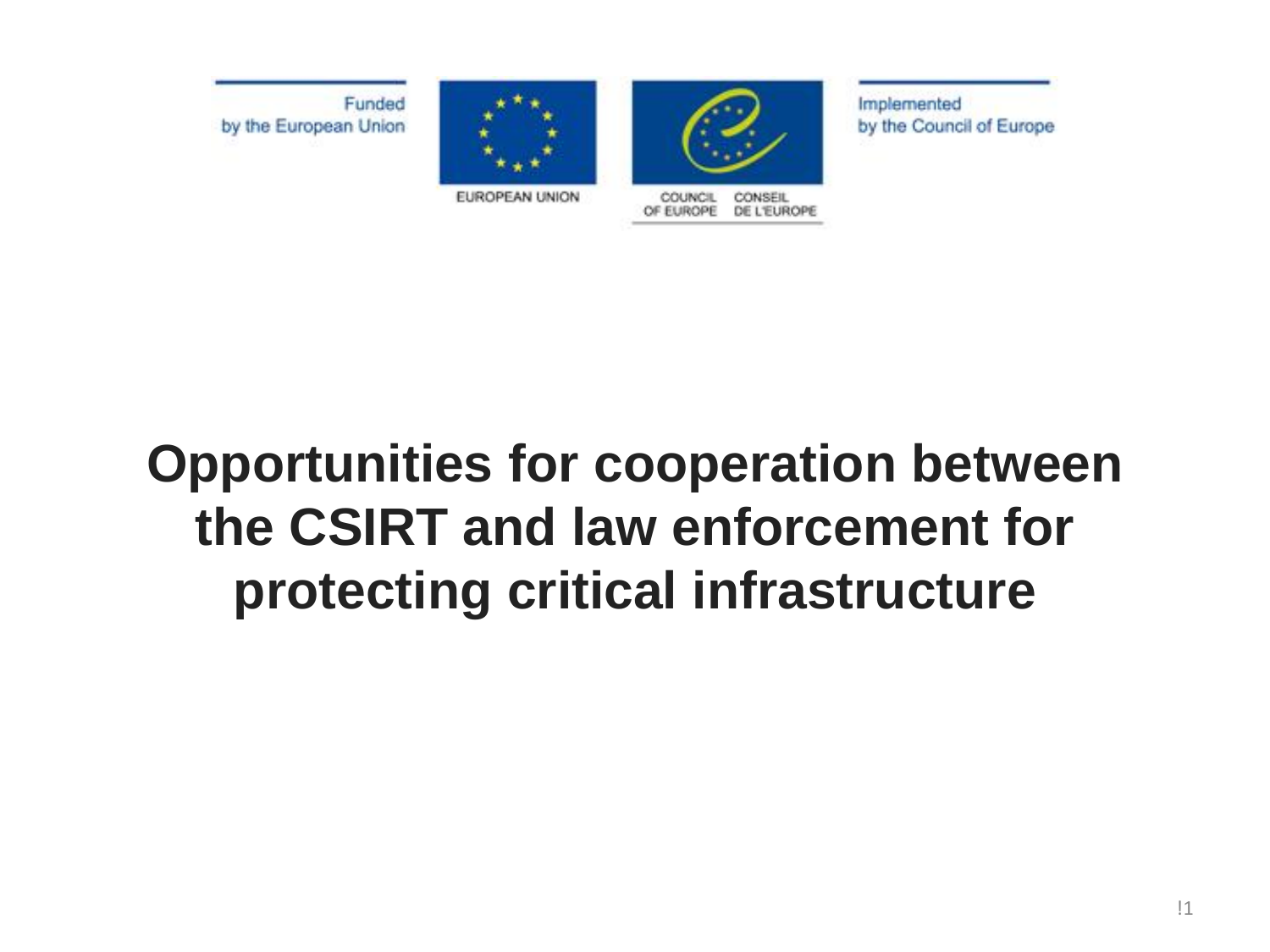## CoE Guidelines on LE & ISP cooperation

- Guidelines from 2008
- Adopted in France a few months after. Now translated to 16 languages
- Primarily focused on streamlining the rendering of evidence in criminal cases
- Suggest more broad cooperation outside of specific cases such as discussing Modus Operandi of criminals, crime trends, and improvements of evidence available at ISPs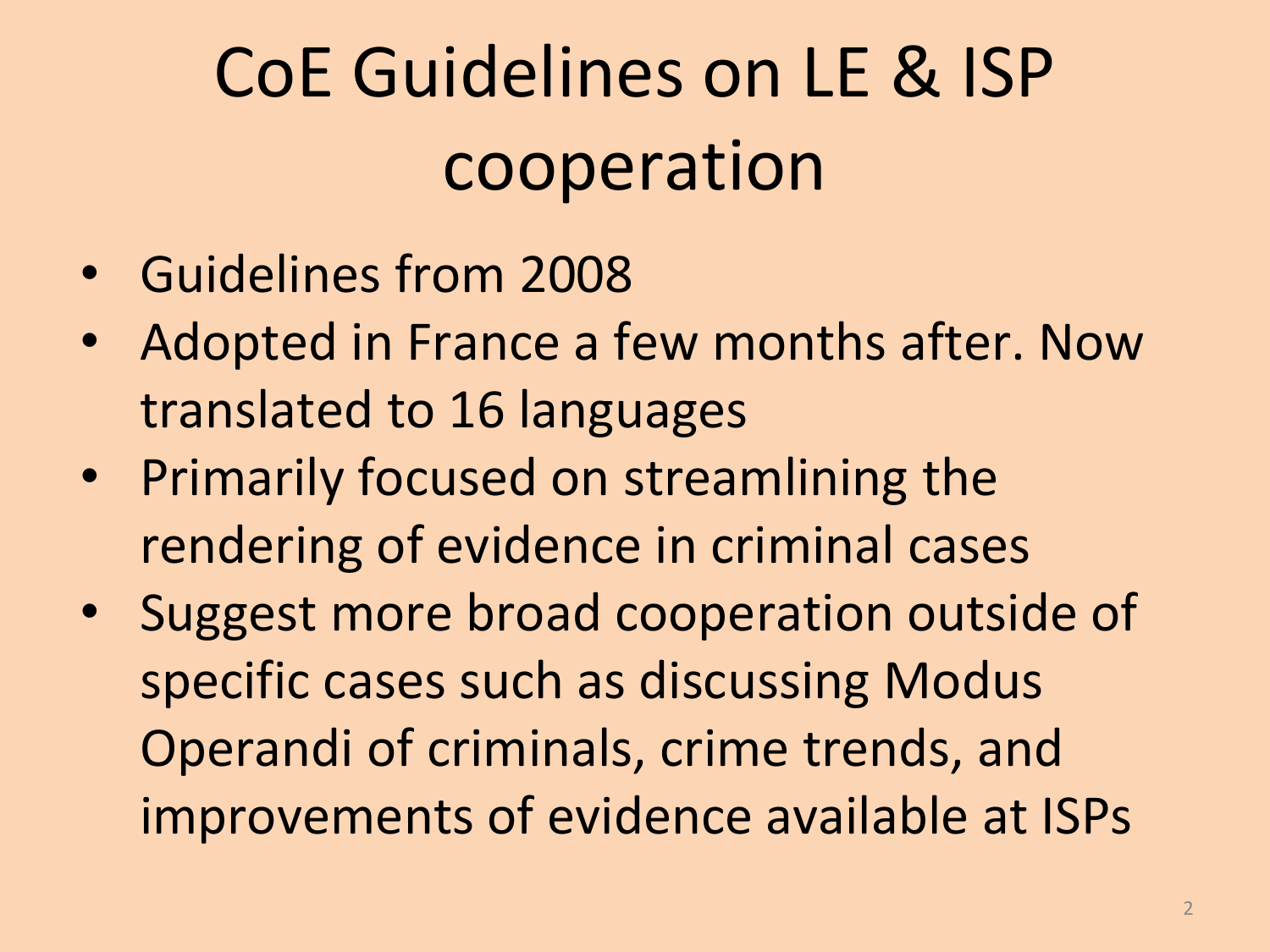## Protecting critical infrastructure

- Network & Information Security Directive with transposition date in May 2018
	- Establishes national CSIRTs
	- Requires them to work together in a network for cooperation
	- Identify operators of essential services and require incident notification
- 2017 Petya variant attack shows essential services are not easily defined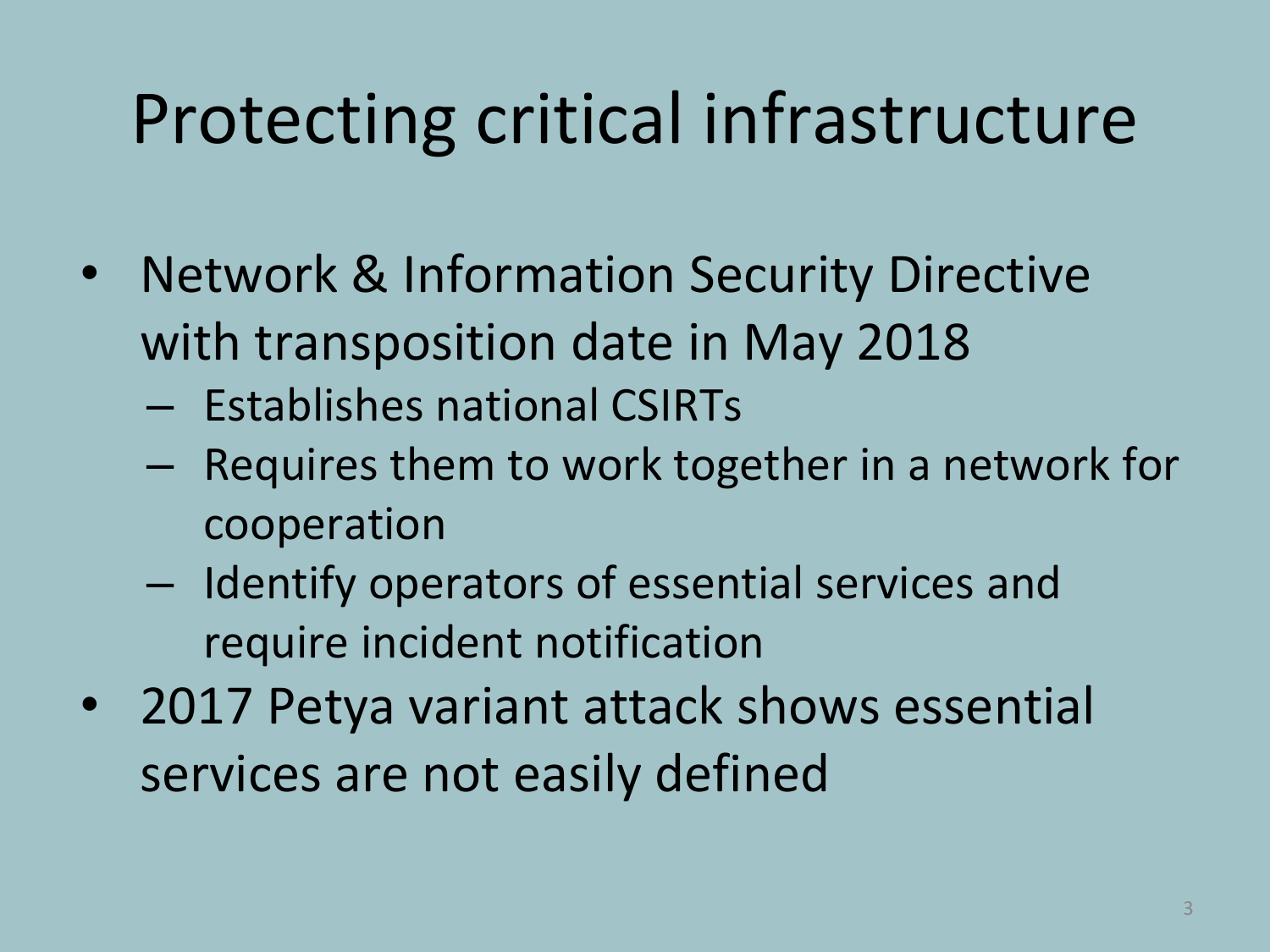## Understanding technology

- Some technology is well understood (such as the Windows file system), other technologies are not well documented
- Understanding technology can be used to understand available evidence and attack surfaces
- DAD triad (Disclosure, Alteration, Denial) cannot be understood without a technical explanation of for example unauthorized access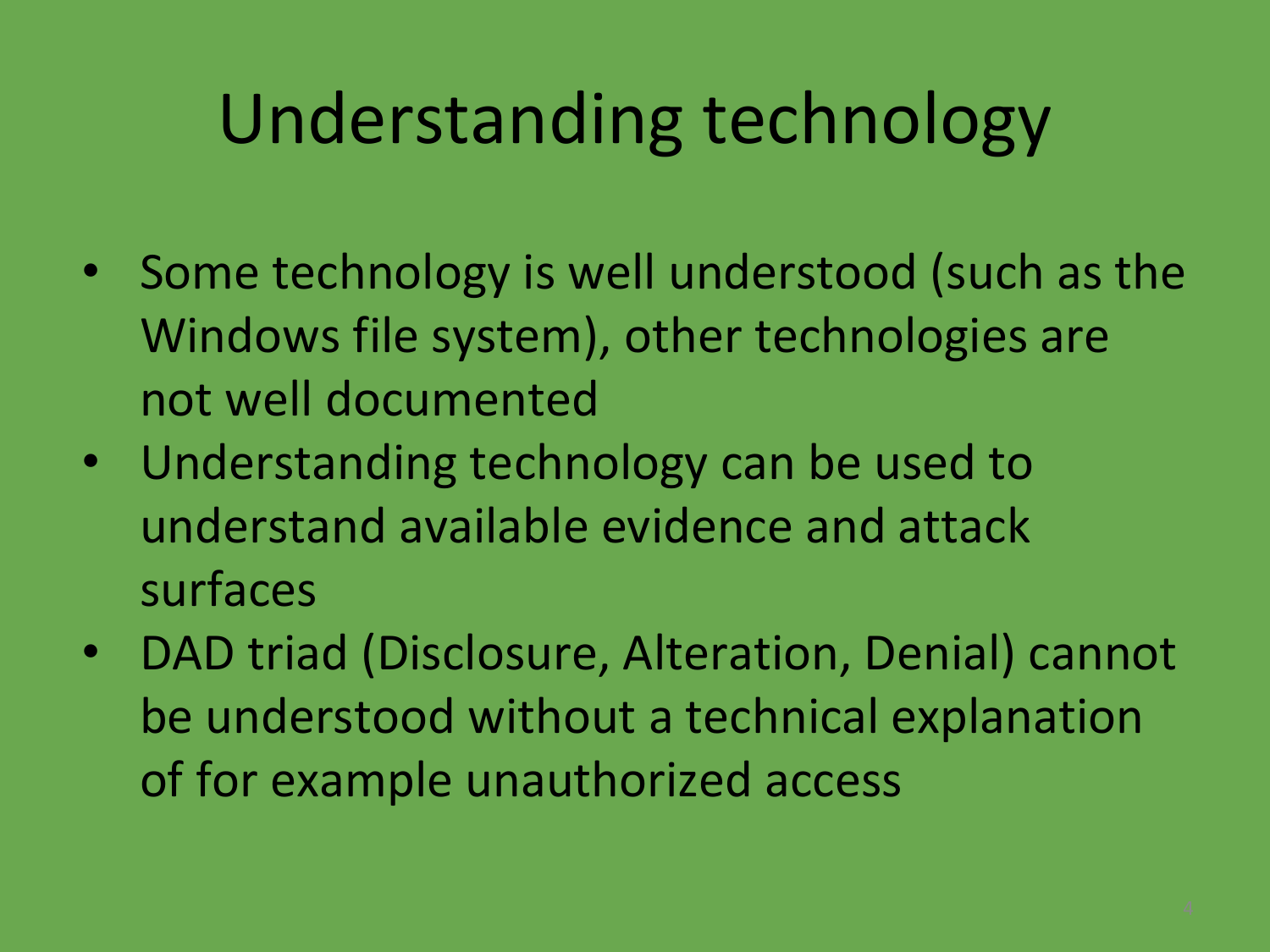## Seeing crimes and understanding new threats

- IT infrastructure is entirely privately owned and shielded off. It is so complex that RFCs are no longer what needs to be examined.
- Crimes are likely to have elements committed abroad. CSIRTs already work together to share threat information
- Computer data often have complex distribution. Only the CSIRT can view this data and understand trends and new threats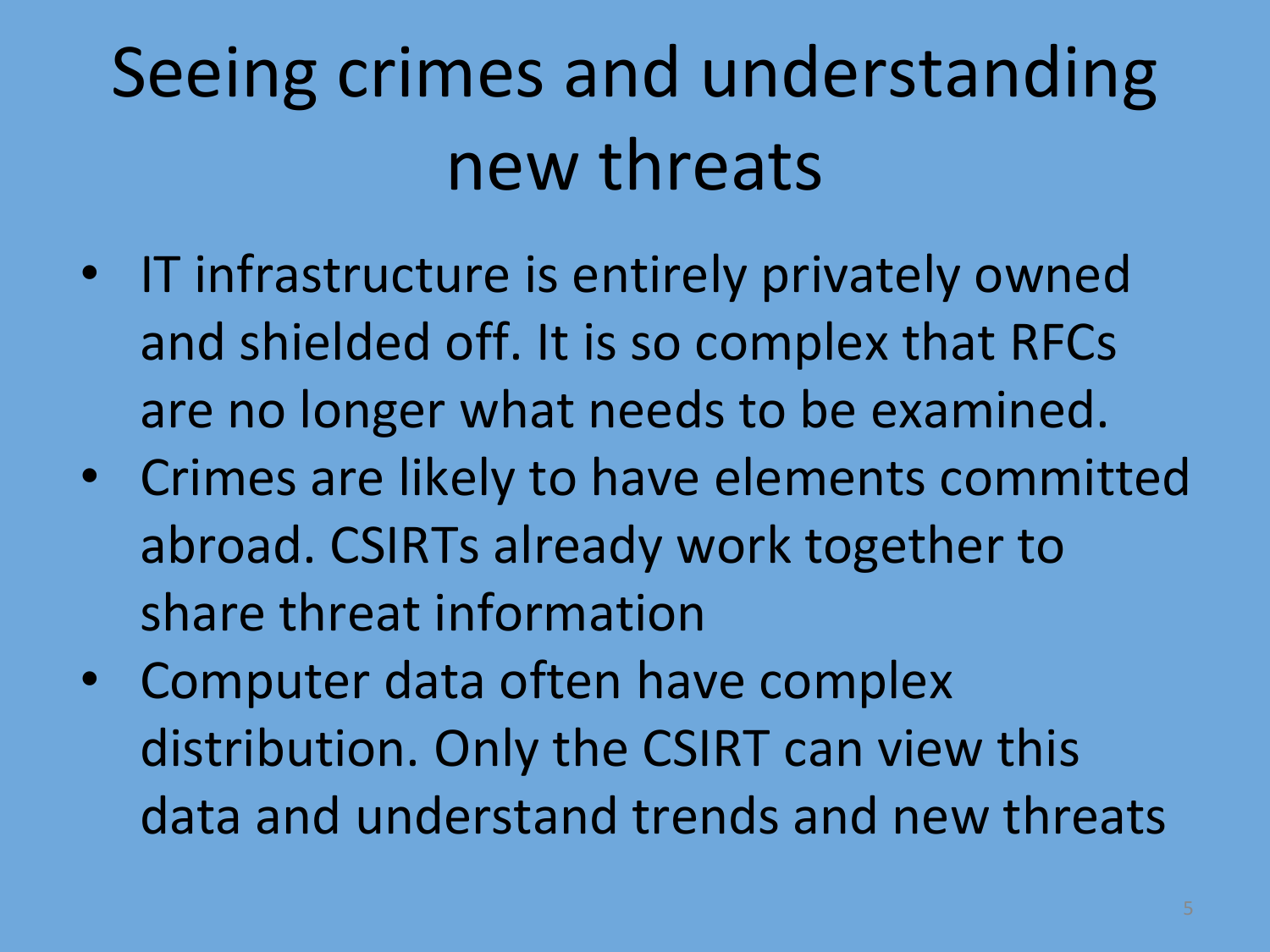#### Evidence collection

- Cloud Act and EU e-evidence instruments for prosecutors to retain investigative powers when evidence is located abroad
- Identifying where it is available, Paul Manaford case where evidence was hidden in 7 iPods seized as well as the iCloud backup of encrypted WhatsApp messages